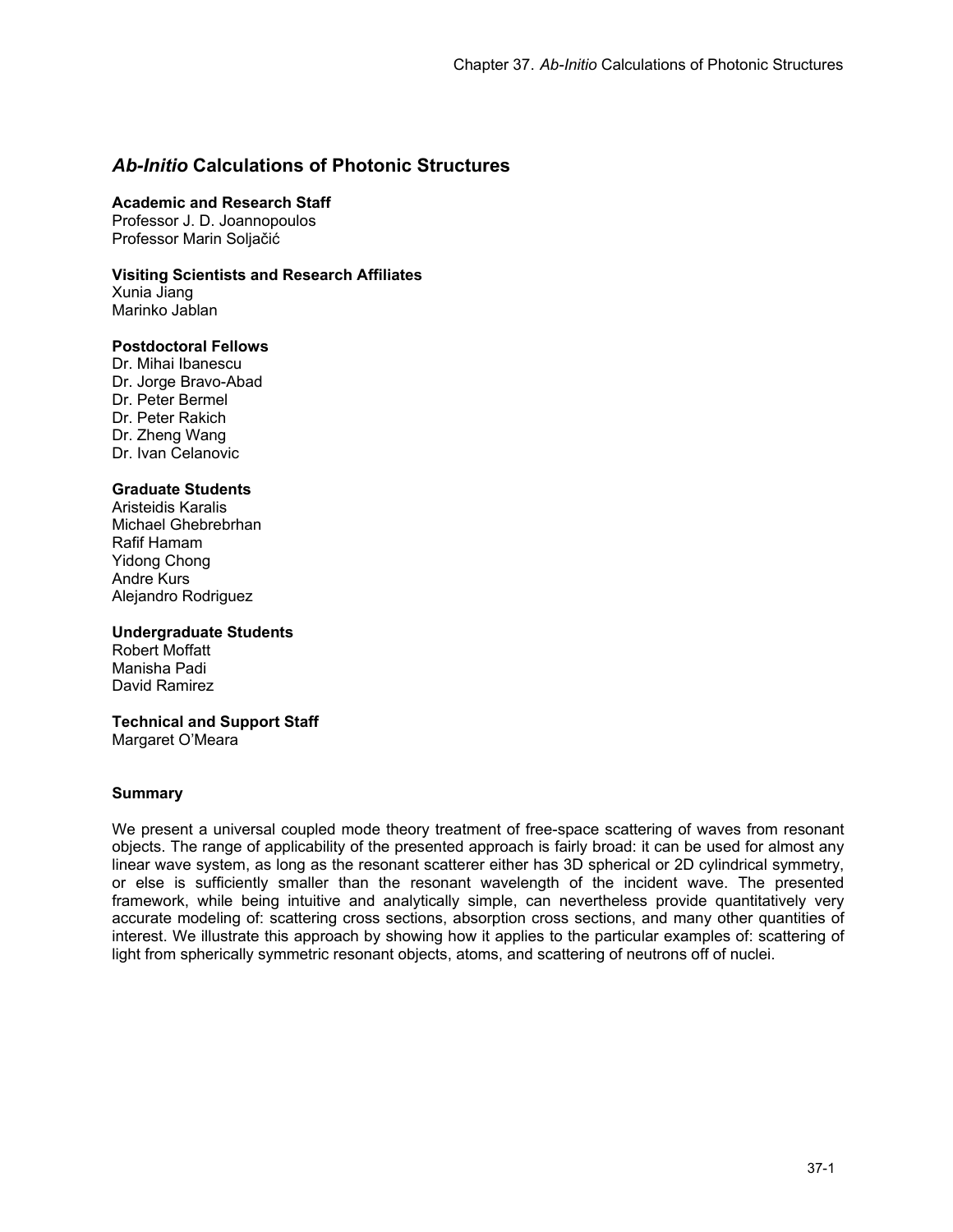#### **Coupled mode theory for general free-space resonant scattering of waves**

#### **Sponsors**

National Science Foundation - DMR 02-13282 Institute for Soldier Nanotechnologies - DAAD-19-02-D-0002 Department of Energy - DE-FG02-99ER45778.

#### **Project Staff**

Rafif E. Hamam Aristeidis Karalis J. D. Joannopoulos M. Soljačić

Coupled mode theory  $(CMT)^1$  has been tremendously successful in modeling a wide variety of systems that can entail any number of resonant objects weakly coupled to each other and/or to any number of incoming and outgoing ports. As long as the couplings are weak, and the resonances are well defined, CMT provides an extraordinarily simple and intuitive, yet very accurate analytical framework for modeling resonant behavior of complex systems whose more exact models can often be quite involved. Some examples of systems where CMT is being widely and successfully explored include: optical waveguides and cavities, electronic resonant circuits, and coupled mechanical resonances. In this work, we show for the first time that the resonant scattering of freely propagating waves from resonant objects of 2D cylindrical or 3D spherical symmetry, can also be very accurately modeled using very simple CMT analytical expressions; the resonant objects can themselves entail more than one weakly coupled resonance. This technique can also often be used to analyze scattering from point-like objects (i.e. objects much smaller than the incident wavelength), even when their substructure does not strictly obey 2D cylindrical or 3D spherical symmetry. Our approach can be applied to almost any free-space wave system; we illustrate it by modeling three well known resonant scattering systems: scattering of light from spherically symmetric resonant objects, scattering of light from atoms (resonance fluorescence), and for quantum mechanical scattering of neutrons off of nuclei.

Briefly, the general outline of our approach is as follows. First, one exploits the spherical (cylindrical) symmetry of the problem by placing the resonant scatterer at the origin, and decomposing the incoming wave into a discrete set of spherical (cylindrical) modes. Only a subset of these free-space modes will have the same angular symmetry as the dominant radiating modes of the scatterer, thus being able to couple with them. Second, we identify those free-space spherical (cylindrical) modes, which are capable of coupling to the scatterer, as the "ports" for the CMT framework: in practice, there will typically be only very few such modes. Next, the CMT coupling strength between the ports and the radiating modes of the scatterer is evaluated using the knowledge of the lifetimes of the resonances. Finally, the standard CMT framework is used to calculate powers that are dissipated, and/or scattered between the ports, from which various dissipation and/or scattering cross sections of interest can be trivially evaluated.

As a first illustrative example, we use the CMT formalism to analyze the specific case of an electromagnetic plane wave in air of wavelength  $\lambda = (2\pi c)/\omega$  and intensity  $I_0$  incident on a spherically symmetric weakly absorbing resonant object of outermost radius *b*. The nature of the resonances in this system are long-lived whispering gallery electromagnetic modes of the scatterer. Theoretical attempts<sup>2,3</sup> to understand quantitatively the scattering and absorption of light by small particles started almost a century ago with the Rayleigh approximation and the Mie theory. Rayleigh treatment is limited to nonresonant scattering; Mie solution to the problem is exact and applies to spheres of arbitrary size, but it is mainly a numerical solution that cannot be accomplished without resorting to a robust code. An empirical formula for the resonant light scattering from metal nanoparticles has been presented<sup>4,5</sup> based on Mie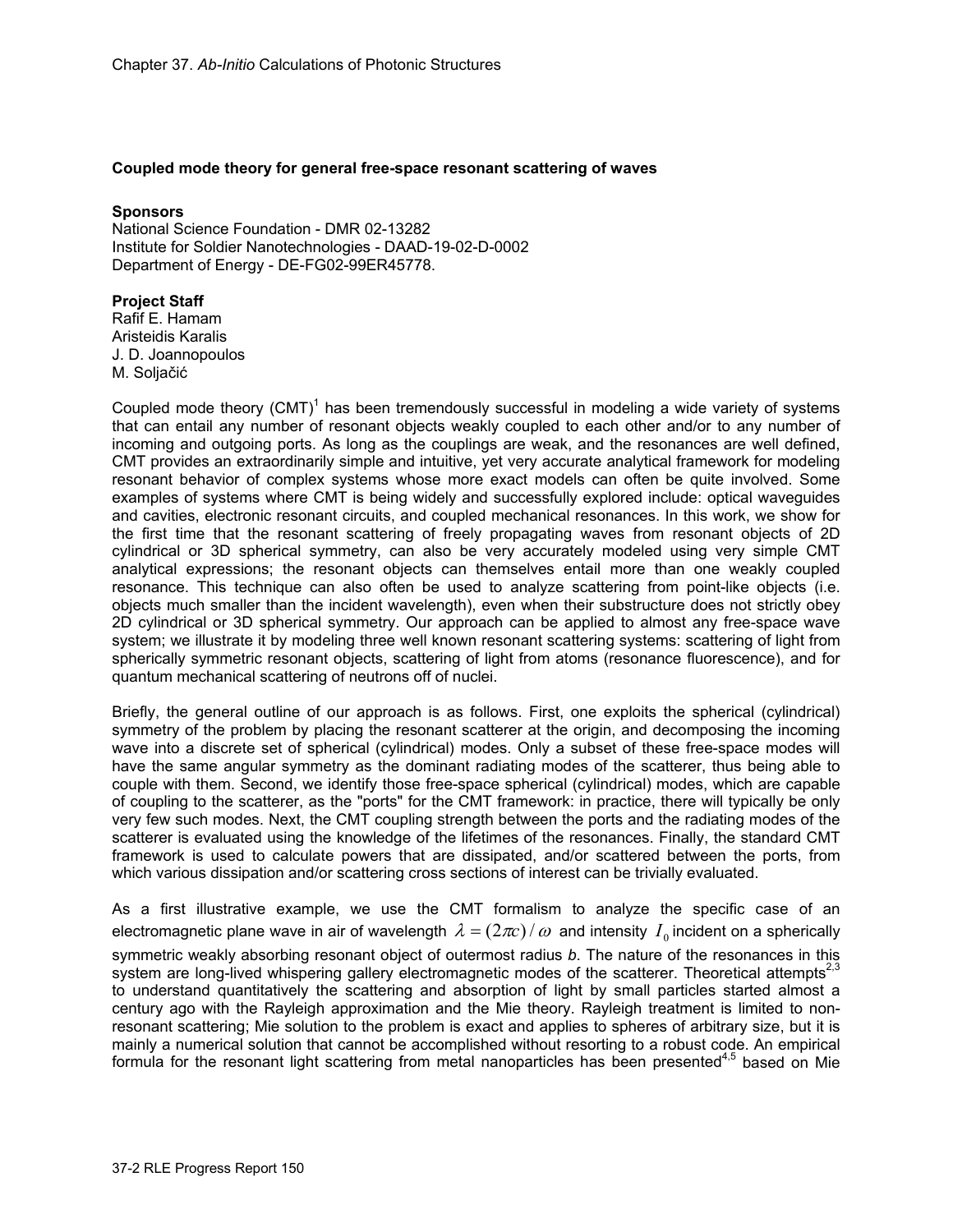calculations. In contrast, we present here an analytical CMT treatment of the resonant light scattering from any spherically symmetric resonant object.

First, the scatterer is placed at the origin, and is described by a dielectric permittivity function ε(*r*) and a magnetic permeability  $\mu(r)$ , both spherically symmetric. The resonant modes of the scatterer:  $\vec{M}_{o,n\ell m}$  $n \ell m$ ,  ${\vec M}_{e,n\ell m}$  ,  ${\vec N}_{o,n\ell m}$  and  ${\vec N}_{e,n\ell m}$  , are generated from the solutions  $\phi_{o,n\ell m}=R_\ell(k_n r)P_\ell^m(\cos\theta)\sin(m\varphi)$  and  $\phi_{e,n\ell m} = R_{\ell}(k_n r) P_{\ell}^{m}(\cos\theta) \cos(m\varphi)$  of the scalar wave equation in spherical coordinates, as follows:  $\vec{M}_{n\ell m}=\vec{\nabla}\times(\vec{r}\,\phi_{n\ell m})$  and  $\vec{N}_{n\ell m}=(\vec{\nabla}\times\vec{M}_{n\ell m})$  /  $k_n$  ,  $P_\ell^m(\cos\theta)$  being the associated Legendre function of the first kind, and  $k_n$  being the wavevector of the resonant mode. In the limit  $r \gg b$ , the radial part  $R_{\ell}(k_n r)$  of the generating function  $\phi_{n\ell m}$ , behaves as the Hankel function of the first kind  $h_{\ell}^{(1)}(k_n r)$ . Next, we expand the incident plane wave in terms of the multipoles of radiation $^2$ :  $\vec{E}_{inc} = \vec{E}_0 e^{i(kz-\omega t)} = \vec{E}_0 e^{-i\omega t} \sum_{\ell'=1} i^{\ell'} \frac{2\epsilon+1}{\ell'(\ell'+1)} \Big[ \vec{M'}_{o,\ell'1} - i \vec{N'}_{e,\ell'1} \Big]$  $_0e^{-i\omega t}\sum i^{\ell'}$  $\partial_{0}e^{i(kz-\alpha t)}=\vec{E}_{0}e^{-i\omega t}\sum_{\ell'=1}i^{\ell'}\frac{2\ell+1}{\ell'\left(\ell'+1\right)}\Big[\vec{M'}_{o,\ell'1}^{\phantom{0}}-i\vec{N'}_{o}^{\phantom{0}}\Big]$  $2\ell + 1$  $\ell$ <sup>'</sup>l  $\ell$ <sup>'</sup>,  $\ell$ <sup>'</sup>  $\ell$  $\ell$   $\frac{2\ell+1}{\tilde{M}}$   $\bar{M}$   $-i\vec{N}$  $\ell^{\prime}$  (  $\ell$  $\vec{E}_{inc} = \vec{E}_0 e^{i(kz-\omega t)} = \vec{E}_0 e^{-i\omega t} \sum_{\ell'=1}^{\infty} i^{\ell'} \frac{2\ell'+1}{\ell'(\ell'+1)} [\vec{M'}_{o,\ell'1} - i\vec{N'}_{e}]$  $\vec{F}_{\sigma}(\vec{r}) = \vec{E}_{0} e^{-i\omega t} \sum_{\ell'=1}^{\infty} i^{\ell'} \frac{2\ell'+1}{\ell'(\ell'+1)} \Big[ \vec{M'}_{o,\ell'1} - i\vec{N'}_{e,\ell'1} \Big],$  where  $\vec{M'}_{o,\ell'1}$  and  $\vec{N'}_{e,\ell'1}$  are vector spherical harmonics obtained from the generating function  $\ket{\phi}_{e_{\ell'1}}=j_{\ell'}(kr)P_{\ell'}^1(\cos\theta)\{_{\cos\phi}^{\sin\phi}\}$ 1  $\phi'_{\phi,\ell'1} = j_{\ell'}(kr)P_{\ell'}^1(\cos\theta)\{\frac{\sin\phi}{\cos\phi}\}\.$  Note that the major difference between the generating function  $\phi$  of the resonant modes, and the generating function  $\phi$ ' of the multipoles lies in that the radial part of the latter is the spherical Bessel function  $j_{\ell'}^{}$  (*kr*), whereas the radial part of the former is some function  $R_{\ell}(k_{n}r)$  that depends on the specific composition of the scatterer, and behaves as  $h_{\ell}^{(1)}(k_n r)$  far from the scatterer's outermost radius *b*. The intensity  $I_0$  of the incident plane wave is related to its electric field amplitude by  $I_0 = \frac{c \mathcal{E}_o}{\epsilon} |E_0|^2$  $I_0 = \frac{c\,\varepsilon_o}{2} \big| E_0 \big|^2$  where  $\varepsilon_o$  is the

permittivity of free space. The power  $P^{(\ell)}$  incident onto the scatterer, and carried by the  $\ell'$  component of the plane wave, is obtained by integrating the Poynting vector corresponding to the incident part of that component  $\left(\propto h_{\ell'}^{(2)}(kr)\right)$  over any closed surface enclosing the spherically symmetric resonant object; it is easiest to evaluate the surface integral over a very large sphere centered at the origin. The result is:

$$
P^{(\ell)} = \oint \vec{S} \cdot d\vec{a} = \frac{1}{4} \frac{\lambda^2}{2\pi} I_0 (2\ell^1 + 1)
$$
 (1)

If the incident wave has angular frequency  $\omega = c k$  which is close to the resonance frequency  $\omega_{res}$  of the scatterer in the TE mode  $\overline{M}_{o, n\ell 1}$  $\vec{M}_{o,n\ell 1}$ , then this wave will excite the mode  $\vec{M}_{o,n\ell 1}$  with an amplitude proportional to  $\alpha_{\ell}$ , say. The scattered power  $P_{scat}$  is precisely the leaky power of this mode; it can be obtained by integrating the Poynting vector of this mode over any large spherical surface enclosing the scatterer. This results in  $P_{scat} \propto |\alpha_{\ell}|^2$ . Only the component  $\propto \vec{M'}_{o,\ell 1}$  in the plane wave, with  $\ell' = \ell$ , couples to the scatterer. Thus, we identify this mode with the  $s_{+l}$  port of our CMT diagram shown in Fig. 1, and we associate the power  $|s_{+\ell}|^2$  incident through this port, with  $P^{(\ell)}: |s_{+\ell}|^2 \equiv P^{(\ell)}$ .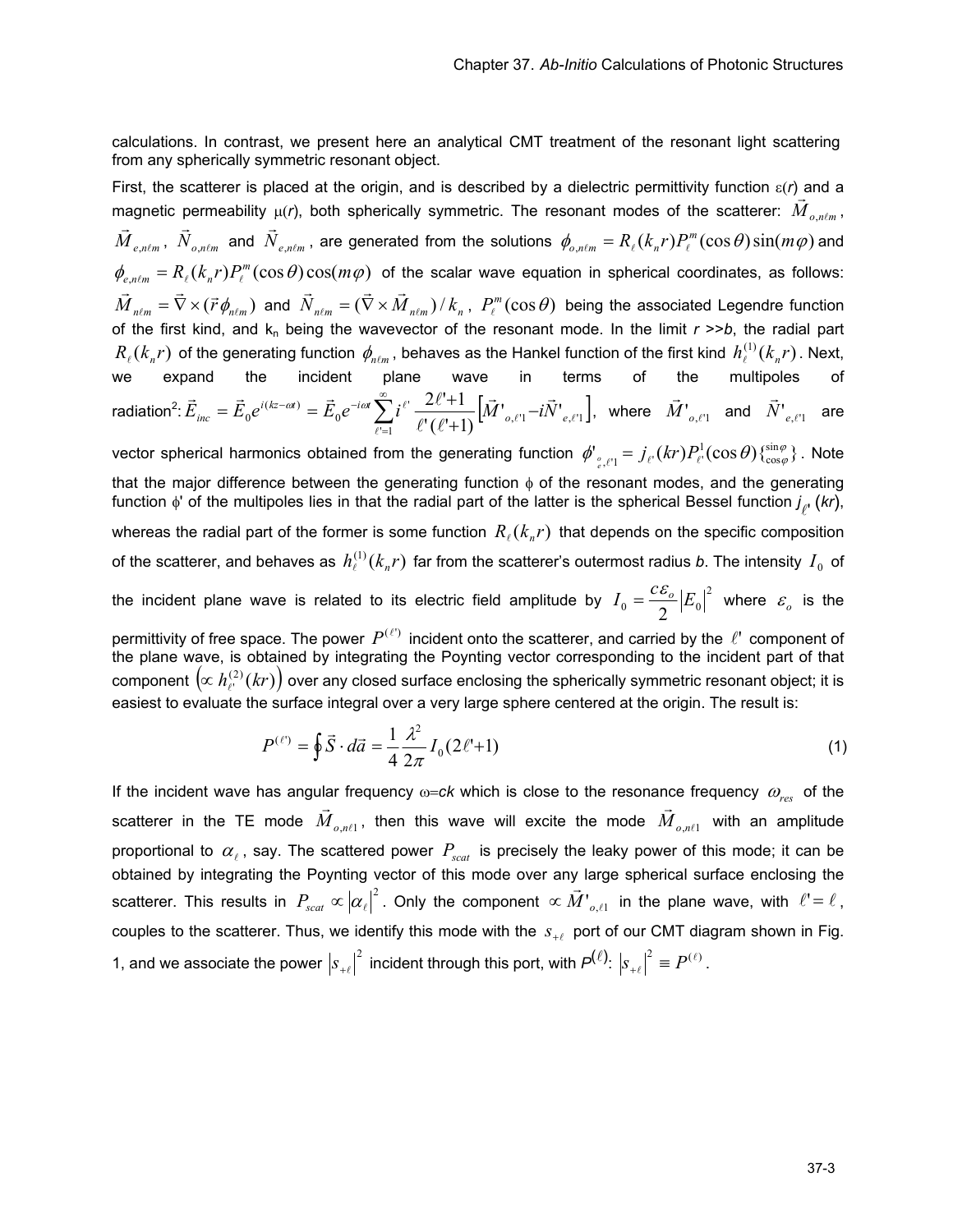

**Figure 1:** Resonant scattering of a plane wave from a spherically symmetric scatterer. The left panel shows a schematic, and the right panel shows a coupled mode theory diagram. The resonant mode amplitude is  $a$  , while  $s_{+\ell}$ is the amplitude of the component of the incident wave that has the right symmetry to couple to the resonant mode of interest.

Let *a* represent the scatterer's resonant mode amplitude, normalized such that  $|a|^2$  is equal to the energy in the resonant object. Let  $1/\tau_{rad}$  and  $1/\tau_{abs}$  denote the decay rates due to radiation and absorption, respectively. The corresponding quality factors are

$$
Q_{rad} = \frac{\omega_{res} \tau_{rad}}{2} = \frac{\omega_{res} |a|^2}{P_{scat}}
$$
 (2)

and

$$
Q_{abs} = \frac{\omega_{res} \tau_{abs}}{2} = \frac{\omega_{res} |a|^2}{P_{abs}}
$$
 (3)

As long as  $Q_{\rm rad}$  and  $Q_{\rm abs}$  are sufficiently large, the CMT equation<sup>1</sup> satisfying energy conservation and time reversal symmetry is:

$$
\frac{da}{dt} = -i\omega_{res}a - \left(\frac{1}{\tau_{rad}} + \frac{1}{\tau_{abs}}\right)a + \sqrt{\frac{2}{\tau_{rad}}}s_{+\ell}
$$
\n(4)

$$
\Rightarrow |a|^2 = \frac{\frac{2}{\tau_{rad}} |s_{+\ell}|^2}{(\omega - \omega_{res})^2 + \left(\frac{1}{\tau_{rad}} + \frac{1}{\tau_{abs}}\right)^2}
$$
(5)

But according to Eq. (2) and Eq. (3),  $P_{scat} = \frac{2}{2} |a|^2$  $P_{scat} = \frac{2}{\tau_{rad}} |a|^2$  and  $P_{abs} = \frac{2}{\tau_{abs}} |a|^2$ *abs*  $P_{abs} = \frac{2}{\tau_{obs}} |a|^2$ , therefore, using Eq. (1), the scattering and dissipation cross sections are given by: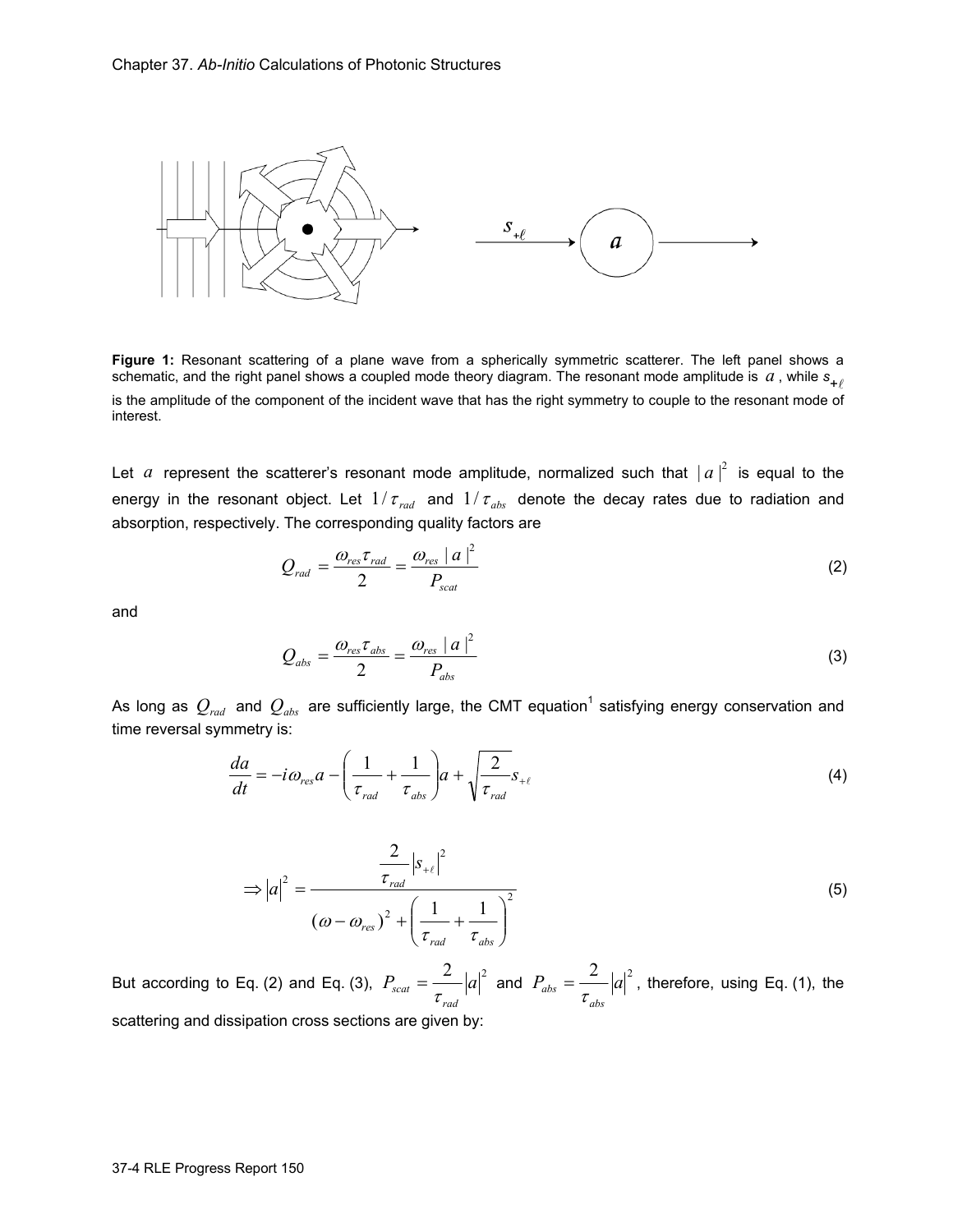$$
\sigma_{scat} = \frac{P_{scat}}{I_0} = \frac{\left(\frac{1}{\tau_{rad}}\right)^2}{\left(\omega - \omega_{res}\right)^2 + \left(\frac{1}{\tau_{rad}} + \frac{1}{\tau_{abs}}\right)^2} \left(2\ell + 1\right) \frac{\lambda^2}{2\pi}
$$
\n(6)

$$
\sigma_{abs} = \frac{P_{abs}}{I_0} = \frac{\left(\frac{1}{\tau_{rad}}\right)\left(\frac{1}{\tau_{abs}}\right)}{\left(\omega - \omega_{res}\right)^2 + \left(\frac{1}{\tau_{rad}} + \frac{1}{\tau_{abs}}\right)^2} (2\ell + 1) \frac{\lambda^2}{2\pi}
$$
\n(7)

On resonance, the scattering and absorption cross sections are, respectively:

$$
\sigma_{scat}^{res} = \frac{\left(1/\tau_{rad}\right)^2}{\left(1/\tau_{rad} + 1/\tau_{abs}\right)^2} \left(2\ell + 1\right) \frac{\lambda^2}{2\pi}
$$
\n(8)

$$
\sigma_{abs}^{res} = \frac{\left(1/\tau_{rad}\right)\left(1/\tau_{abs}\right)}{\left(1/\tau_{rad} + 1/\tau_{abs}\right)^2} (2\ell + 1) \frac{\lambda^2}{2\pi}
$$
\n(9)

The half width at half-maximum (HWHM) of  $\sigma_{\text{scat}}$  and  $\sigma_{\text{abs}}$  are equal, and are given by:

$$
\Gamma_{scat}^{HWHM} = \Gamma_{abs}^{HWHM} = 1/\tau_{rad} + 1/\tau_{abs}
$$
\n(10)

Note that  $\sigma_{abs}$  is independent of the scatterer's outermost radius *b*; when *b*<< $\lambda$  the geometrical cross section  $\pi b^2$  of the spherical object is much smaller than  $\sigma_{_{abs}}\;$   $(\sim \lambda^2)$  . This reproduces the known fact<sup>6</sup> that a small resonant object can absorb much more than the light incident on it:  $\sigma_{abs} \gg \pi b^2$ .

To test the validity of our analytical formalism, we compare our CMT predictions to numerical results, in the special case of a homogeneous nonpermeable dielectric sphere of radius *b*. In this case, the resonance frequency  $\omega_{\scriptscriptstyle res}$  is given approximately by<sup>5</sup> *nreal z*  $\frac{c}{b} \frac{z_{\ell}}{n_{\textit{real}}}$  for  $\vec{N}_{e,n\ell 1}$  modes, and by *nreal z b*  $\frac{c}{\sqrt{c}}$   $\frac{z_{\ell-1}}{z_{\ell-1}}$  for  $n\ell$ 1 *M*<sub>*o,nℓ*1</sub> modes,  $z$ <sub>ℓ</sub> being a zero of the Ricatti-Bessel function  $u$ <sub>ℓ</sub>(*z*) =  $zj$ <sub>ℓ</sub>(*z*). The quality factor for absorption is<sup>7</sup>:  $Q_{obs} = \frac{nc_1c_1}{r} \approx \frac{n_{real}}{r} >> 1$  $\text{Im}[\varepsilon]$  2  $=\frac{\text{Re}[\varepsilon]}{n} \equiv \frac{n_{\text{real}}}{n}$ *im*  $r_{abs} = \frac{R_{e}^{2}C_{e}^{2}}{K \operatorname{Im}[\varepsilon]} \approx \frac{n_{real}}{2 \kappa n_{in}}$  $Q_{abs} = \frac{\text{Re}[\varepsilon]}{\kappa \text{Im}[\varepsilon]} \approx \frac{n_{re}}{2\kappa}$  $\frac{E}{\kappa}$  =  $\frac{n_{real}}{2\kappa}$  >> 1, assuming  $n_{real}$  >>  $n_{im}$ , where ε is the dielectric function of the sphere,  $\kappa$  is the fraction of modal energy inside it, and  $n_{real,m}$  are respectively the sphere's real and

imaginary indices of refraction. In the limit of small nonpermeable spheres and large refractive index, the quality factor  $Q_{rad}$  for radiation is given analytically in Ref.5. When  $Q_{rad} >> 1$  and  $Q_{abs} >> 1$ , the CMT approximation is valid.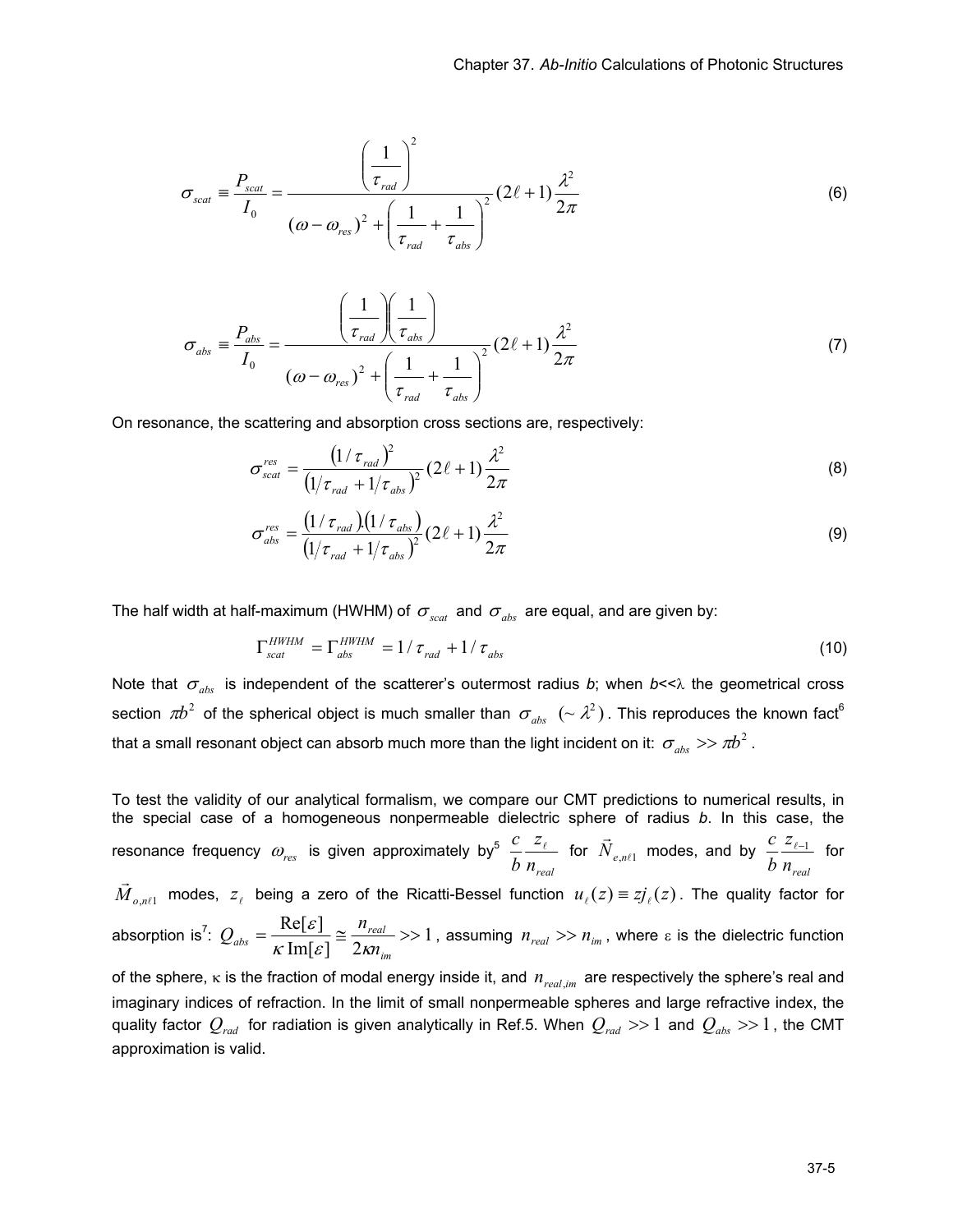

**Figure 2:** (Color online) Comparison between MiePlot results and coupled mode theory predictions for a homogeneous nonpermeable dielectric sphere of radius *b*, in the cases  $Q_{rad} = Q_{abc}$  and  $Q_{rad} = 2$   $Q_{abc}$ .(a) Scattering cross section. (b) Absorption cross section.

Indeed, for a nonabsorptive sphere  $(1/\tau_{abs} = 0)$ , our analytical formula Eq.(9) reproduces the result  $\sigma_{scat}^{res}=(2\ell+1)\lambda^2$  /  $2\pi$  obtained numerically by van de Hulst<sup>3</sup> for homogeneous dielectric spheres in the case wb/c<<1. Furthermore, we checked our analytical expressions against exact numerical results obtained from MiePlot<sup>8</sup> for the case  $n_{\text{real}} = 9$  and different ratios of *abs rad Q*  $\frac{Q_{rad}}{Q_{rad}}$ . As an illustration, the *n*=2 TE

mode with  $\frac{c}{c}$  $\frac{\omega_{res}b}{\omega}$  =0.4971 has  $Q_{rad}$  = 3193 and κ=0.99. The scattering cross sections are shown in Fig. 2(a) for the two cases  $Q_{rad}$  / $Q_{abs}$  = 1 and  $Q_{rad}$  / $Q_{abs}$  = 2, whereas the dissipation cross sections are shown in Fig. 2(b). In addition, a comparison between the analytical and numerical values of  $\sigma_{scat}^{res}$ ,  $\sigma_{abs}^{res}$ , *HWHM*, and *Γ<sub>abs</sub>* is presented in Table 1, together with the relative errors, which are indeed very small, thus justifying the validity of the CMT approach. Lastly, we also verified our analytical expressions for homogeneous dielectric spheres with radius *b* both equal to and larger than λ, and obtained good agreement. However, in these cases, the non-resonant background contribution  $(\sim \pi b^2)$  to the cross section dominates over the resonant part( $\sim \lambda^2/2\pi$ ); thus, the resonant phenomenon, although wellmodeled, is not very pronounced.

In the above treatment of scattering from a spherically symmetric resonant object, the angular symmetry of the scatterer's resonant modes was exactly the same as that of the electric and magnetic multipoles of radiation, irrespective of scatterer's size or radial composition. Hence, only one multipole component of the incident plane wave was scattered at resonance. Now, if we consider an arbitrary resonant scatterer (not necessarily of spherical or cylindrical symmetry), such that its size is much smaller than the wavelength of light illuminating it, then the far field of the resonant mode can be expanded in terms of the electric and magnetic multipoles. However, given the small size of the resonant object, high-order multipoles contribute only a little to the far field, since those modes of large angular momentum are highly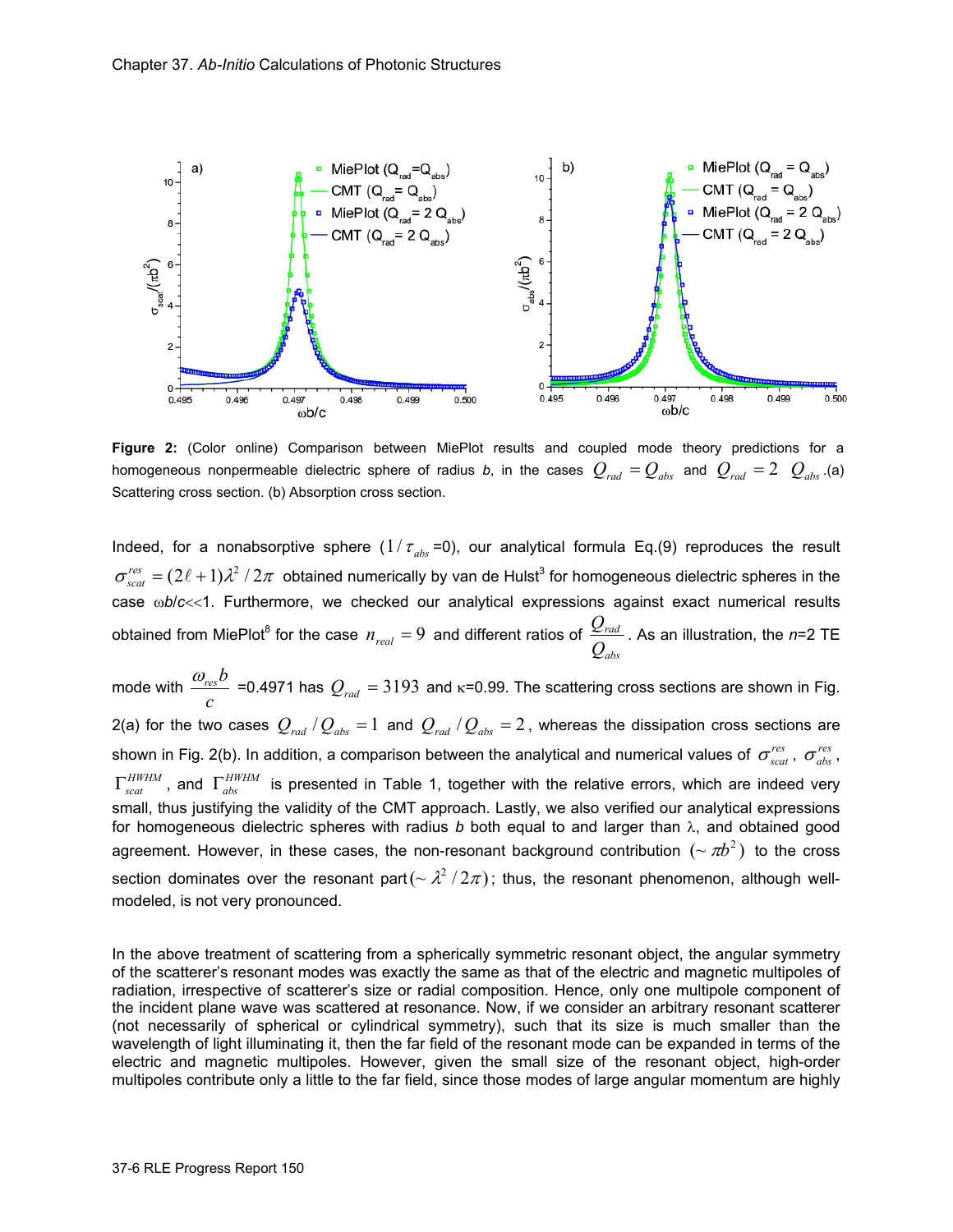delocalized from the small region of space occupied by the object. Hence, the far field of the resonant mode can be well approximated in terms of the lowest few multipoles of radiation. Typically, for small enough objects, only one of these multipoles will be the dominant mode of radiation. Most often, this mode will be electric dipole; if that one turns out to be prohibited, the dominant mode will be magnetic dipole, or electric quadrupole, etc. In this case, our CMT formalism can also be applied, and the resonant scattering cross section derived above is still valid. If the dominant mode of radiation is electric or magnetic dipole, one uses Eq. (6) and Eq. (7) with  $\ell$  =1. If the dominant mode of radiation is electric or magnetic quadrupole, one uses Eq. (6) and Eq. (7) with  $\ell$  =2. Examples of such objects include: photonic micro-cavities, metallic nano-particles, resonant radio antennas (whose size is much smaller than the wavelength of the radio wave they couple to), atoms, etc.

|                               | $Q_{rad} = Q_{abs}$    |            |       | $Q_{rad} = 2 Q_{abs}$ |            |       |
|-------------------------------|------------------------|------------|-------|-----------------------|------------|-------|
|                               | $(n_{\rm im}=0.00142)$ |            |       | $(n_{im} = 0.00284)$  |            |       |
|                               | MiePlot                | <b>CMT</b> | Error | MiePlot               | <b>CMT</b> | Error |
| $\sigma_{scat}^{res}/\pi b^2$ | 9.88                   | 10.12      | 2.4%  | 4.6                   | 4.5        | 2.2%  |
| $\sigma_{abs}^{res}/\pi b^2$  | 10.03                  | 10.12      | 0.9%  | 8.87                  | 8.99       | 1.4%  |
| $\Gamma_{scat}^{HWHM}b/c$     | 0.000153               | 0.000156   | 2.0%  | 0.000243              | 0.000233   | 4.0%  |
| $\Gamma_{abs}^{HWHM}b/c$      | 0.000155               | 0.0001556  | 0.4%  | 0.000231              | 0.000233   | 0.9%  |

Table 1: Cross sections peak values and HWHM.

As an example of such a system, we now consider the resonant scattering of radiation from atomic electrons. In this case, the scattering cross section can be found<sup>9</sup> phenomenologically from a simple classical model: the binding of an electron to its atom is represented by a spherically symmetric linear restoring force  $-m$ <sub>electron</sub>  $\omega_{res}^2 \vec{r}$ , where  $\vec{r}$  is the displacement of the electron from its equilibrium position, and  $\omega_{res}$  is the resonant frequency of electronic oscillation. For an incident plane wave  $\vec{E}_{inc}$  of frequency  $ω$ , the electric force on the electron is  $-e\vec{E}_{inc}$ . Taking into account the small reactive effects of radiation, one can write an equation of motion for the electron (in the electric dipole approximation), and solve it for  $\frac{2}{r}$  is added to the equation of motion in order to account for dissipation.

 $\vec{r}$ . A resistive term  $m_{electron} \stackrel{\textstyle 2}{\longrightarrow} \dot{\vec{r}}$ *abs*  $\frac{2}{\epsilon}$   $\frac{1}{r}$ τ

The scattering cross section can then be deduced from the expression of the radiated electric field of the oscillating dipole. Following this approach, one obtains<sup>9</sup>:

$$
\sigma_{scat} = \frac{3\lambda^2}{2\pi} \frac{\omega^4}{\omega_{res}^2} \frac{(2/\tau_{rad})^2}{(\omega_{res}^2 - \omega^2)^2 + \omega^2 (2/\tau_{rad} + 2/\tau_{abs})^2}
$$
(11)

where  $\frac{1}{\tau_{rad}} \equiv \frac{\omega_{re}}{2}$ 1  $\omega_{res}^2 \tau$ τ *res rad*  $\equiv \frac{\omega_{res}t}{2}$  and  $\tau = \frac{2}{3} \frac{\epsilon}{m}$ 2 3 2  $m$ <sub>electron</sub> $c$ *e electron*  $\tau = \frac{2}{3} \frac{e}{m}$ . For  $\omega$  close to  $\omega_{res}$ , this can be expanded to: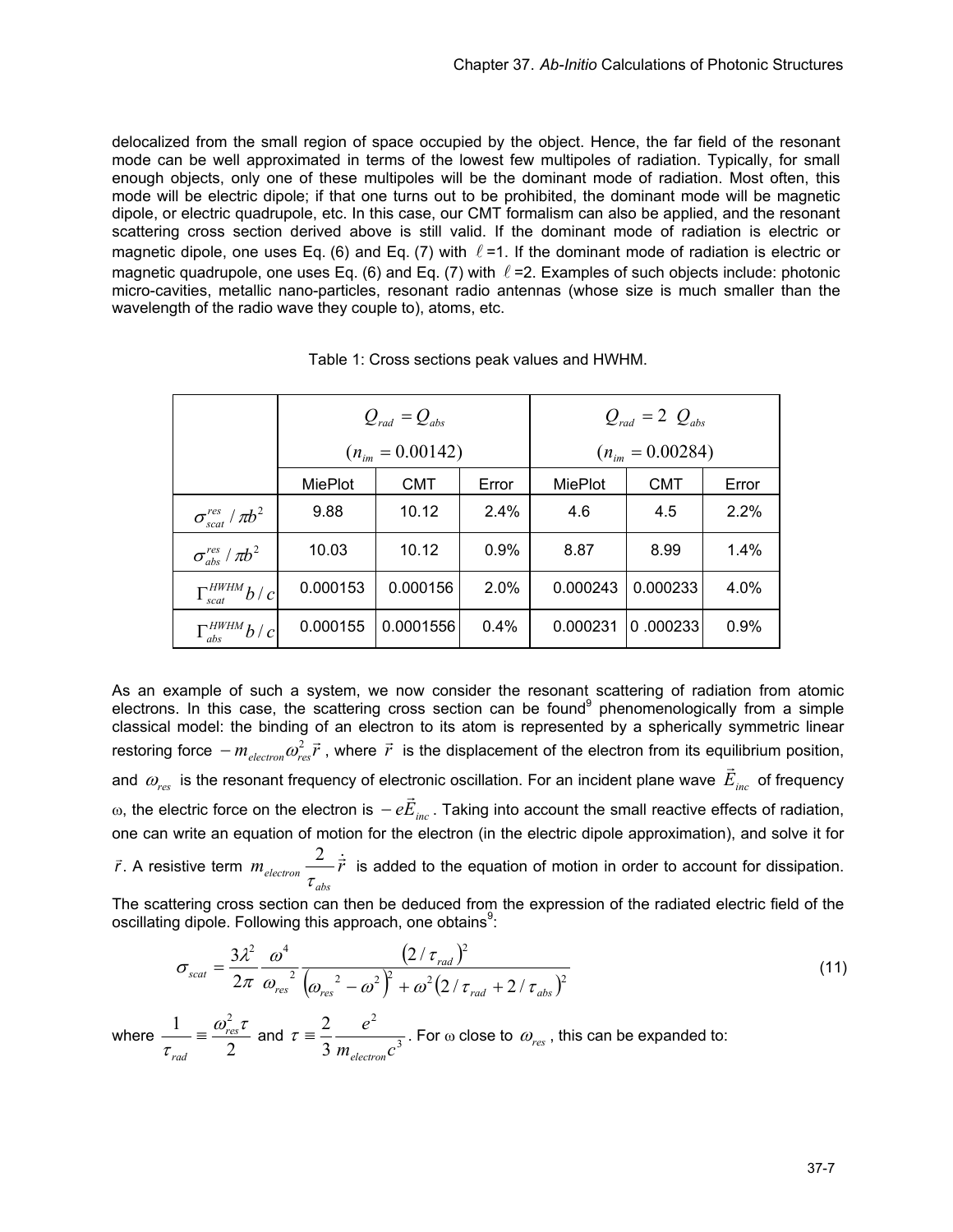$$
\sigma_{scat} \approx \frac{3\lambda^2}{2\pi} \frac{\left(1/\tau_{rad}\right)^2}{\left(\omega_{res} - \omega\right)^2 + \left(1/\tau_{rad} + 1/\tau_{abs}\right)^2}
$$
(12)

In a similar fashion, one obtains:

$$
\sigma_{abs} \approx \frac{3\lambda^2}{2\pi} \frac{\left(1/\tau_{rad}\right)\left(1/\tau_{abs}\right)}{\left(\omega_{res} - \omega\right)^2 + \left(1/\tau_{rad} + 1/\tau_{abs}\right)^2}
$$
(13)

Exactly the same expressions for  $\sigma_{scat}$  and  $\sigma_{abs}$  can alternatively be obtained using our CMT approach, as a special case of Eq. (6) and Eq. (7) respectively, corresponding to  $\ell$  =1. The CMT treatment is still valid in this case, because the scatterer's resonant modes have the same symmetry as before, and hence the coupling of the incident plane wave to them is the same. The reason that the approach outlined above, predicts only the  $\ell$  =1 case of the more general CMT result, is that it represents the system by an  $\vec{a}$  oscillating electric dipole, and hence describes only the coupling of the electric dipole mode  $\vec{N}_{e,n11}$  for which  $\ell = 1$ .

So far, classical models of atomic transitions succeeded in explaining only the electric dipole transition: magnetic dipole, electric quadrupole, and higher order atomic transitions, required a quantum mechanical analysis. In contrast, our phenomenological CMT formalism can be used to excellently reproduce quantum mechanical predictions for atomic transitions: electric or magnetic, dipole, quadrupole or any of the higher order ones.

Besides their applicability to resonance fluorescence, Eq. (6) and Eq. (7) are also reminiscent of the Breit-Wigner (BW) formula for resonant scattering of neutrons from nuclei in compound nucleus reactions. This is not unexpected since "CMT-like" equations emerge throughout the derivation of the Breit-Wigner formula<sup>10,11</sup>. Using CMT formalism, we present here an alternative derivation of BW as an example of quantum mechanical resonant scattering. The nucleus (scatterer) is placed at the origin, and creates a localized central potential U(r). The quasi-stationary states  $\,\phi_{n\ell m}\big(\!=R_\ell(k_n r)P_\ell^m(\cos\theta)e^{im\varphi}\,\big)$  for a neutron in this potential have energies  $E_{n\ell}$ , with corresponding lifetimes  $\tau_{n\ell}$ . In the region outside the localized nucleus' potential, the radial part  $R_{\ell}(k_{n}r)$  of the quasi-stationary states is given by the Hankel function of the first kind:  $R_{\ell}(k_n r) \propto h_{\ell}^{(1)}(k_n r)$ , since the potential is zero there. The incident neutron, of mass  $m_n$ , is assumed to be moving in the z direction, and is represented by a plane wavefunction:  $\psi_{_{inc}} = Ae^{i(kz-\omega t)}$ , where *A* is determined by normalization. The neutron's wavefunction  $\psi_{inc}$  can be expanded in a basis consisting of the vacuum  $(U(r)=0)$  eigenstates in spherical coordinates, as follows:  $\sum^{\infty}$ =  $= A \sum_{\ell'=0} i^{\ell'} (2\ell'+1) j_{\ell'}(kr) P_{\ell'}$  $\psi_{inc} = A \sum i^{i'} (2\ell' + 1) j_{\ell'}(kr) P_{\ell'}(\cos \theta)$ . The probability current density associated with the  $\ell'$  $\ell$ component,  $\psi_{inc}^{(\ell')}$ , of  $\psi_{inc}$  is:  $\vec{J}^{(\ell')}(\vec{r},t) = \frac{\hbar}{m} \text{Im} \left[ \psi_{inc}^{(\ell')} \right]^* \vec{\nabla} \psi_{inc}^{(\ell')}$ *mn*  $J^{(\ell)}(\vec{r},t)$  =  $\frac{H}{m}$  Im $[\psi_{inc}^{(\ell')}) \nabla \psi_{inc}^{(\ell')}]$ , and the corresponding probability per unit time is:  $p^{(\ell')} = \oint \vec{J}^{(\ell')} \cdot d\vec{a} = (2\ell'+1) \frac{\pi \hbar}{m_n V} \frac{1}{k}$  where  $V = 1/|A|^2$  is the volume of the system. If the  $21.2$ 

incident neutron has energy  $E = \frac{n \pi}{2m}$ )  $E (=\displaystyle\frac{\hbar^2 k^2}{2m})$  very close to the energy  $E_{_{n\ell}}$  of the quasi-stationary state  $\phi_{_{n\ell m}}$ of a neutron in the localized nuclear potential, then the only component of the incident neutron's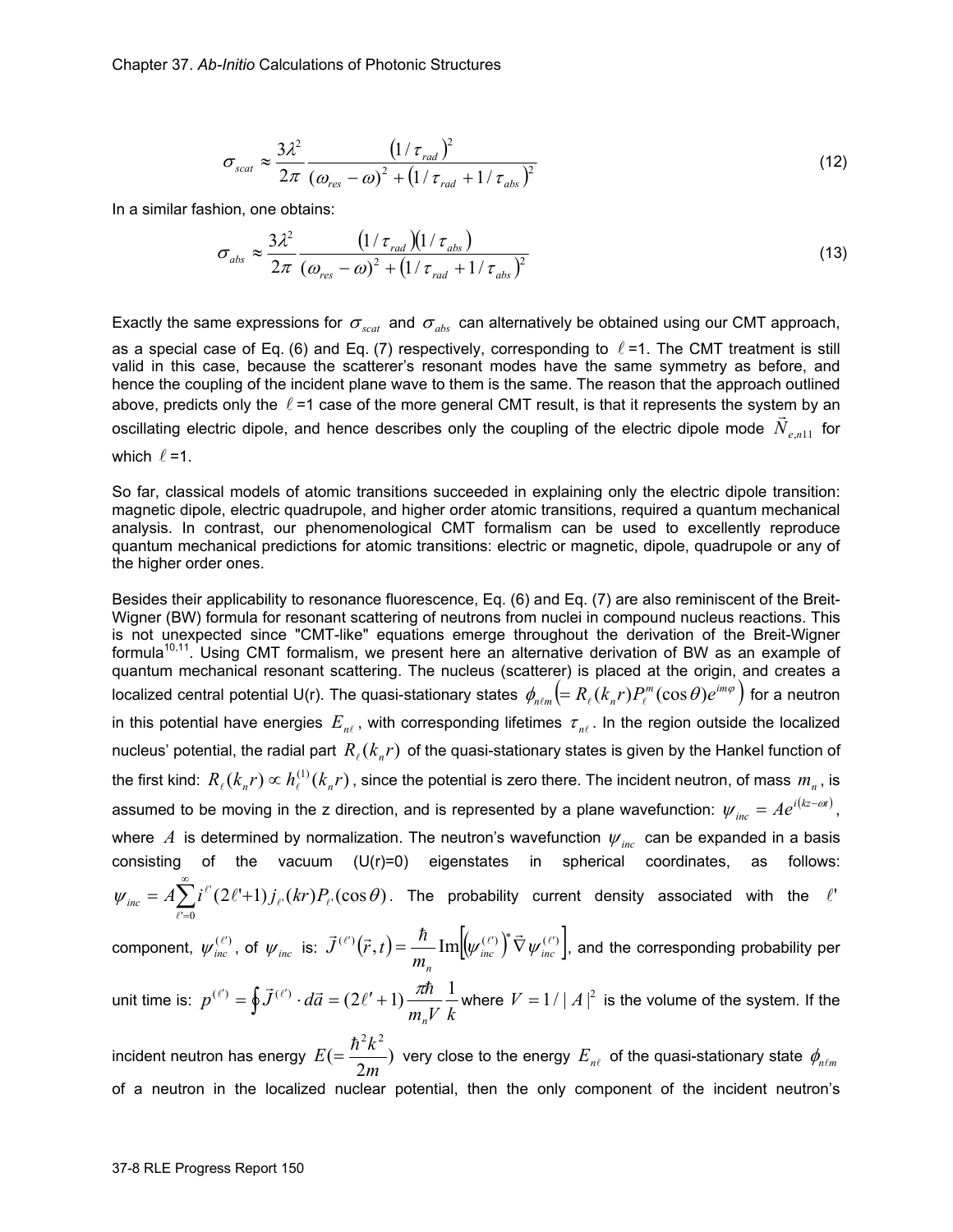wavefunction  $\psi_{inc}$  that couples to the nucleus is  $\psi_{inc}^{(\ell)}$ ; this is because  $\langle \phi_{n\ell m} | \psi_{inc} \rangle$  is nonzero only for  $\ell = \ell'$  and  $m=0$ . Therefore, the probability per unit time that the neutron interacts with the nucleus is  $p^{(\ell)}$ , and we identify  $p^{(\ell)}$  with  $|s_{+\ell}|^2$  in our CMT formalism:  $p^{(\ell)} \equiv |s_{+\ell}|^2$ . Once the neutron couples resonantly with the nucleus, its wavefunction is given by the quasi-stationary state  $\phi_{n\ell 0}$ , with amplitude  $a_{n\ell}$  satisfying the following CMT equation:

$$
\frac{da_{n\ell}}{dt} = -i\frac{E_{n\ell}}{\hbar}a_{n\ell} - \frac{1}{\tau}a_{n\ell} + \sqrt{\frac{2}{\tau_{n\ell}}}s_{+\ell}
$$
(14)

where h h ∑Γ  $\equiv \frac{\Gamma}{i} = \frac{\sum_i \Gamma_i}{\sum_i}$ τ  $\frac{1}{1} = \frac{\sum_{i=1}^{n} x_i}{1}$  is the total rate of decay in all possible channels, and  $\ell$   $\hbar$ *i n*  $\frac{1}{\tau_{\text{ref}}} = \frac{\Gamma_{\text{i}}}{\hbar}$  $\frac{1}{i} = \frac{\Gamma_i}{i}$  is the decay rate

in the same initial channel. In analogy with Eq. (5), we have:  $\mid a_{n\ell}\mid^2 = \frac{2\hbar\Gamma_i}{\left(E-E_{n\ell}\right)^2+\Gamma^2}\mid s_{+\ell}\mid^2$  $\ell$ h  $(- E_{n\ell})^2 + \Gamma^{2}$  $=\frac{2\hbar\Gamma_{i}}{(E-E_{i})^{2}-E_{i}^{2}}\left[s\right]$  $E - E$ *a n*  $\left| \int_{n\ell}^{2} \right|^{2} = \frac{2n_1}{(E-E_{1})^2 + E_{1}^2} |s_{1\ell}|^{2}$ . The reaction rate at which the neutron's initial state  $\psi_{\textit{inc}}^{(\ell)}$  changes to  $\psi_{\textit{inc}}^{(f)}$  is: 2 2  $\Gamma^2$ 2  $(E - E_{n})$  $\frac{2}{\epsilon} |a_{n\ell}|^2 = \frac{4\Gamma_i \Gamma_f}{(E-E)^2 + \Gamma^2} |s_{+\ell}|^2$  $\ell$ <sup>+</sup>  $\frac{1}{(E - E_{n\ell})^2 + \Gamma^2}$   $|S_+$  $=\frac{4\Gamma_i\Gamma_f}{(E-E)^2}$  $E - E$ *a n i f*  $\overline{\tau_f}$ <sup>|  $a_n$ </sup> . This is also equal to the product of the flux  $\frac{1}{V}$ h*k*  $\frac{m}{m}$  of incident neutrons

and the cross section  $\, \sigma(\psi_{\textit{inc}}^{(\ell)} \rightarrow \, \,$ channel f $) \,$  for decay into channel *f*. Therefore:

$$
\sigma(i \to f) = \frac{4\pi}{k^2} \left(2\ell + 1\right) \frac{\Gamma_i \Gamma_f}{\left(E - E_{n\ell}\right)^2 + \Gamma^2} \tag{15}
$$

This result reproduces the well-known Breit-Wigner formula<sup>12</sup> obtained as a solution to a resonant scattering problem in quantum mechanics.

In conclusion, we have shown how to apply CMT to model resonant scattering of free-space waves from resonant objects. We illustrated this approach by applying it to three particular physical systems. In general, this approach could be useful for almost any free-space wave system, as long as the scatterer's resonances are well defined, and the scatterer is either sufficiently smaller than the wavelength or else has 2D cylindrical or 3D spherical symmetry. Moreover, if the scatterer has a few internal mutually interacting resonant modes (e.g. like in nonlinear dielectric spheres, or multi-level molecules with nonradiative coupling between the levels, etc.), the interaction between the modes can be easily modeled in the usual CMT way<sup>1</sup>. Incident wavepackets which are localized in time and space could also be modeled, by decomposing them into their plane-wave components.

We would like to acknowledge helpful discussions with Prof. Erich Ippen and Dr. Björn Maes. This work was supported in part by the Materials Research Science and Engineering Center Program of the National Science Foundation under award DMR 02-13282, the Army Research Office through the Institute for Soldier Nanotechnologies contract DAAD-19-02-D-0002 and the U.S. Department of Energy under award number DE-FG02-99ER45778.

#### **References**

<sup>1</sup>H. A. Haus, *Waves and Fields in Optoelectronics* (Prentice-Hall, New Jersey, 1984).

2 J. A. Stratton, *Electromagnetic Theory* (McGraw-Hill, New York, 1941).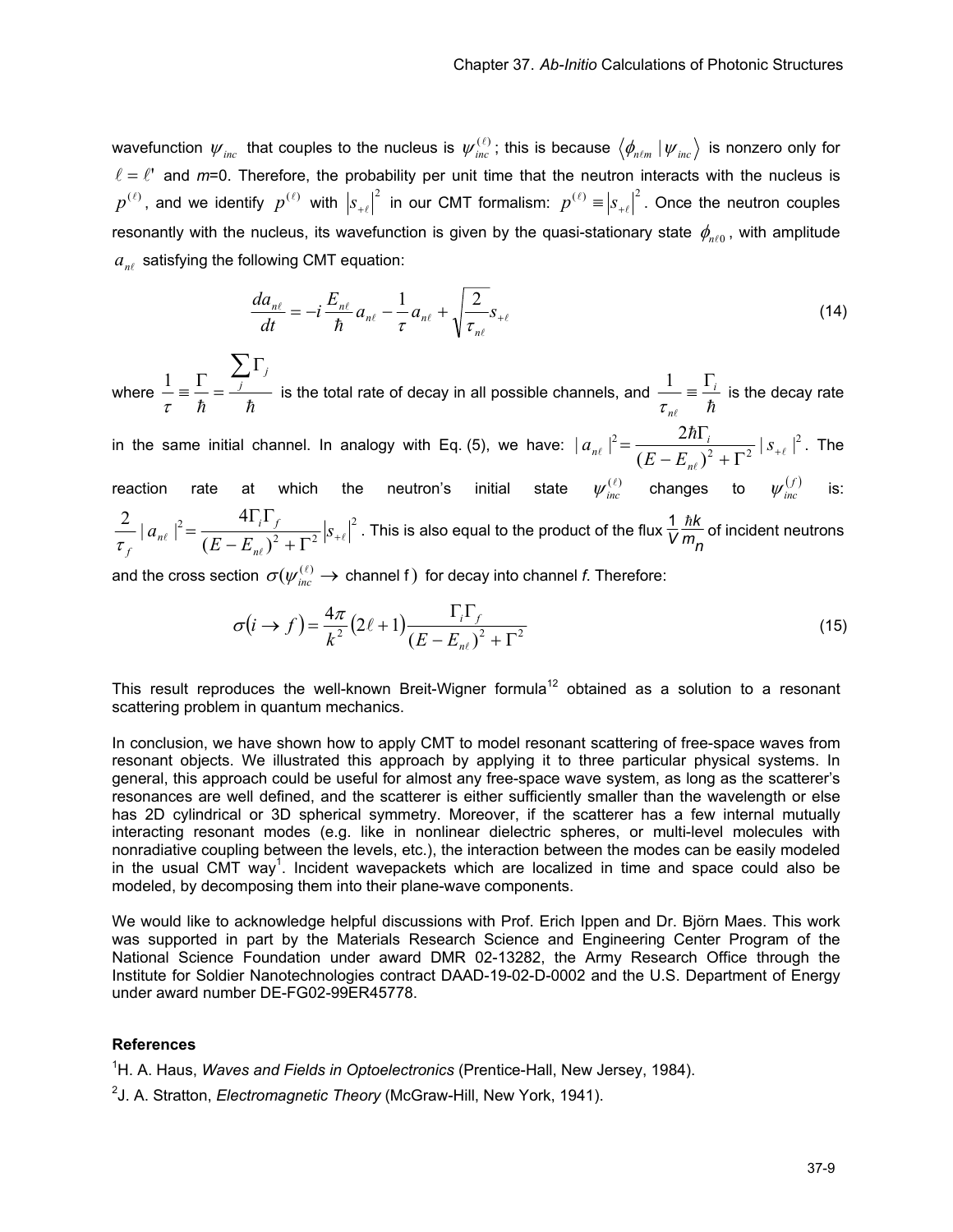3 H. C. van de Hulst, *Light Scattering by Small Particles* (Dover, New York, 1981).

4 Hitoshi Kuwata *et al*., Appl. Phys. Lett. **83**, 4625 (2003).

5 Roger G. Newton, *Scattering Theory of Waves and Particles* (Dover, New York, 2002).

6 Craig F. Bohren, Am. J. Phys. **51**, 323 (1983).

7 Marin Soljačić, Elefterios Lidorikis, Lene Vestergaard Hau, and J. D. Joannopoulos, Phys. Rev. E. **71**, 026602 (2005).

<sup>8</sup>P. Laven, MiePlot v3.4 (2006), http://www.philiplaven.com/mieplot.htm.

9 J. D. Jackson, *Classical Electrodynamics* (Wiley, New York, 1999), pp. 766-768.

10J-L Basdevant, J. Rich, M. Spiro, *Fundamentals in Nuclear Physics* (Springer, New York, 2005).

11W. N. Cottingham, D.A. Greenwood, *An Introduction to Nuclear Physics* (Cambridge University Press, Cambridge, 2001).

12J. J. Sakurai, *Modern Quantum Mechanics* (Addison-Wesley, Reading, Massachusetts, 1994).

# **Publications**

## **Journal Articles Published**

Evan J. Reed, Michael R. Armstrong, Kiyong Kim, Marin Soljacic, Richard Gee, James H. Glownia, and John D. Joannopoulos. "Terahertz radiation from shocked materials" Invited review article in Materials Today, Vol.10, p.44, (2007).

Alejandro Rodriguez, Marin Soljacic, J. D. Joannopoulos, and Steven G. Johnson. "Chi(2) and Chi(3) harmonic generation at a critical power in inhomogeneous doubly resonant cavities" Optics Express Vol.15, 7303, (2007).

Andre Kurs, Aristeidis Karalis, Robert Moffatt, J.D.Joannopoulos, Peter Fisher, and Marin Soljacic. "Wireless Power Transfer via Strongly Coupled Magnetic Resonances" *Science* Vol.317, p.83, (2007).

Peter Bermel, Alejandro Rodriguez, John D. Joannopoulos, and Marin Soljacic. "Tailoring Optical Nonlinearities via the Purcell Effect" Phys. Rev. Lett. Vol.99, 053601, (2007). Also appeared as an Invited Paper in Virtual Journal of Nanoscale Science & Technology 20th August 2007.

Xunya Jiang, Chuanhong Zhou, Xiaofang Yu, Shanhui Fan, Marin Soljacic and J. D. Joannopoulos. "The nonlinear effect from the interplay between the nonlinearity and the supercollimation of photonic crystal" Appl. Phys. Lett. Vol.91, 031105, (2007).

M.Ghebrebrhan, M.Ibanescu, Steven G.Johnson, Marin Soljacic, and J.D.Joannopoulos. "Distinguishing zero-group-velocity modes in photonic crystals" Phys. Rev. A Vol.76, 063810, (2007).

Evan J.Reed, Marin Soljacic, Richard Gee, and J.D.Joannopoulos. "Molecular dynamics simulations of coherent optical photon emission from shock waves in crystals" Phys. Rev. B Vol.75, 174302, (2007).

Jorge Bravo-Abad, Shanhui Fan, Steven G. Johnson, John D. Joannopoulos, and Marin Soljacic. "Modeling Nonlinear Optical Phenomena in Nanophotonics" Invited Paper in IEEE Journal of Lightwave Technology Vol.25, p.2539, (2007).